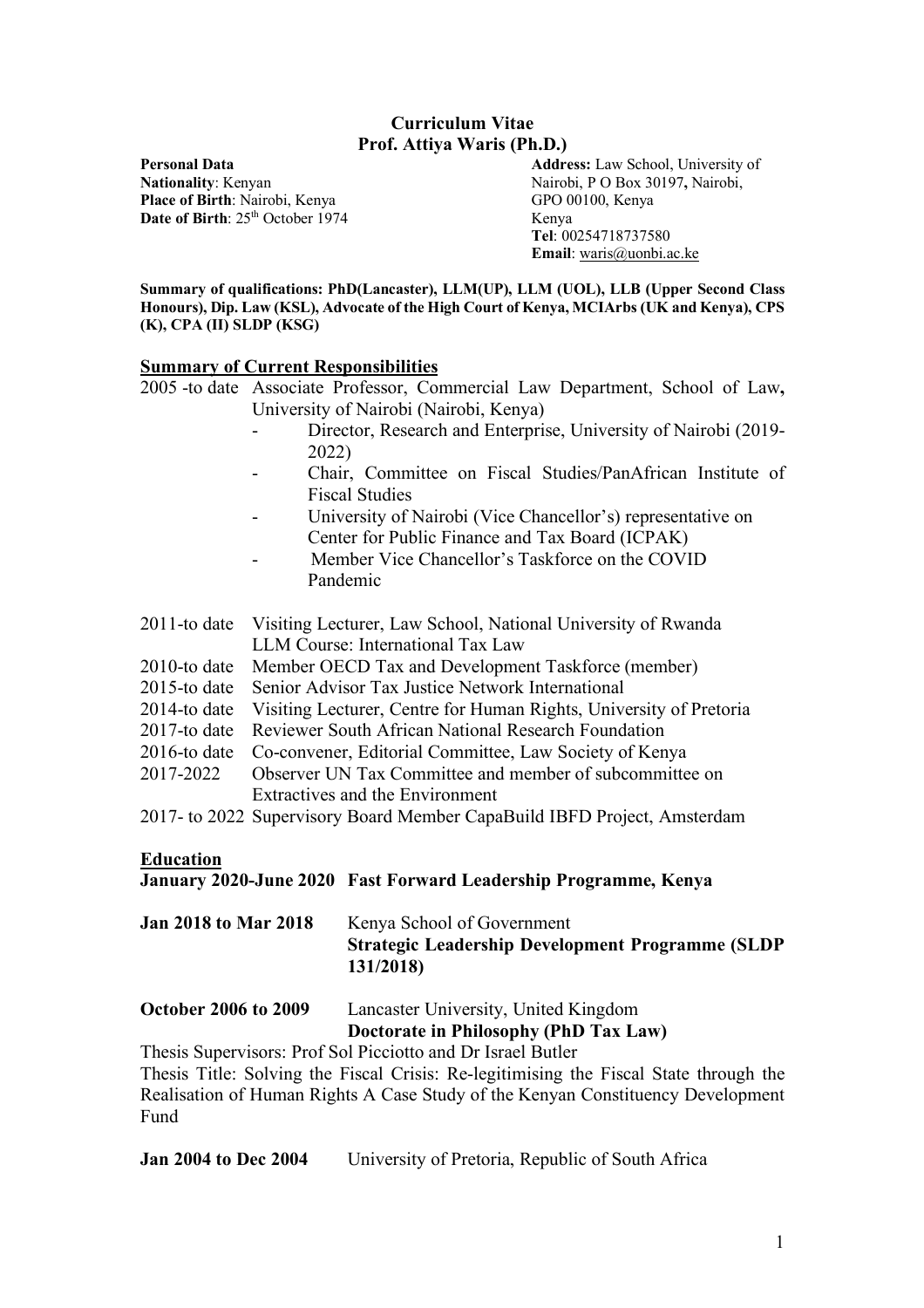**Master of Laws (LLM),** Human Rights and Democratisation in Africa

Thesis Supervisor: Dr Naz K Modirzadeh

Thesis Title: The Freedom of the Right to Religion of Minorities: A Comparative Case Study on Egypt and Kenya.

| <b>Nov 2000 to Nov 2002</b> | University of London, United Kingdom<br><b>Master of Laws (LLM), International Tax Law, Insurance</b><br>Law, Commercial Arbitration and Company Law |
|-----------------------------|------------------------------------------------------------------------------------------------------------------------------------------------------|
| 1998 Sept to 1999 Sept      | Kenya School of Law, Republic of Kenya<br>Diploma in Legal Practice, Legal Practice and Procedure                                                    |
| 1994 Sept to 1998 Sept      | University of Nairobi, Republic of Kenya                                                                                                             |

**Bachelor of Law (L.L.B. Upper Second Class Honours)**

Dissertation Supervisor: Prof H W O Okoth-Ogendo

Dissertation Title: The Use and Abuse of Commissions of Inquiry on Human Rights.

| 1992 Jan to 1997 Dec | Strathmore College of Accountancy, Nairobi, Kenya |
|----------------------|---------------------------------------------------|
|                      | CERTIFIED PUBLIC ACCOUNTANCY (CPA (II)),          |
|                      | Accounting and Auditing Practices and Procedures  |

## **Achievements**

- 2019 Appointment as Director of Research, University of Nairobi
- 2018 Strategic Leadership Development Programme successful completion
- 2018 University of Nairobi representative on Center for Public Finance and Tax Board (ICPAK)
- 2017 Law and Society Association Award for paper on Tax and Gender
- 2017 External Examiner for Doctorate in French, University of Toulouse, France
- 2017 Nominated as potential UN Special Rapporteur on Development
- 2017 Reviewer National Research Council South Africa
- 2016 Tax Advisor Member of Government of Kenya Technical Committee on Islamic Wing of Nairobi International Financial Centre (NIFC)
- 2016 Visiting Lecturer, National University of Malaysia
- 2015 Awardee of Principal's Development Fund, Queens University, Canada
- 2014 Peer reviewer Council of Legal Education, Kenya
- 2008 Lancaster University Law School Fellowship
- 2004 DAAD Scholarship
- 2004 European Union Scholarship
- 1999 Celebration of 25 Years of the University of Nairobi Moot Court (Nairobi) Team Placed First.
- 1998 Philip Jessup Moot Court Competition (Washington, USA) Awarded the Spirit of the Jessup Award for Academic Excellence, Competitiveness & Camaraderie.
- 1997 Third All-African Moot Court Competition (Kampala, Uganda) Placed Fourth

## **Presentations**

## **Teaching (Guest lectureships)**

April 2017 Visiting Lecturer and PhD Advisory Panel Member, University of Leuven, Belgium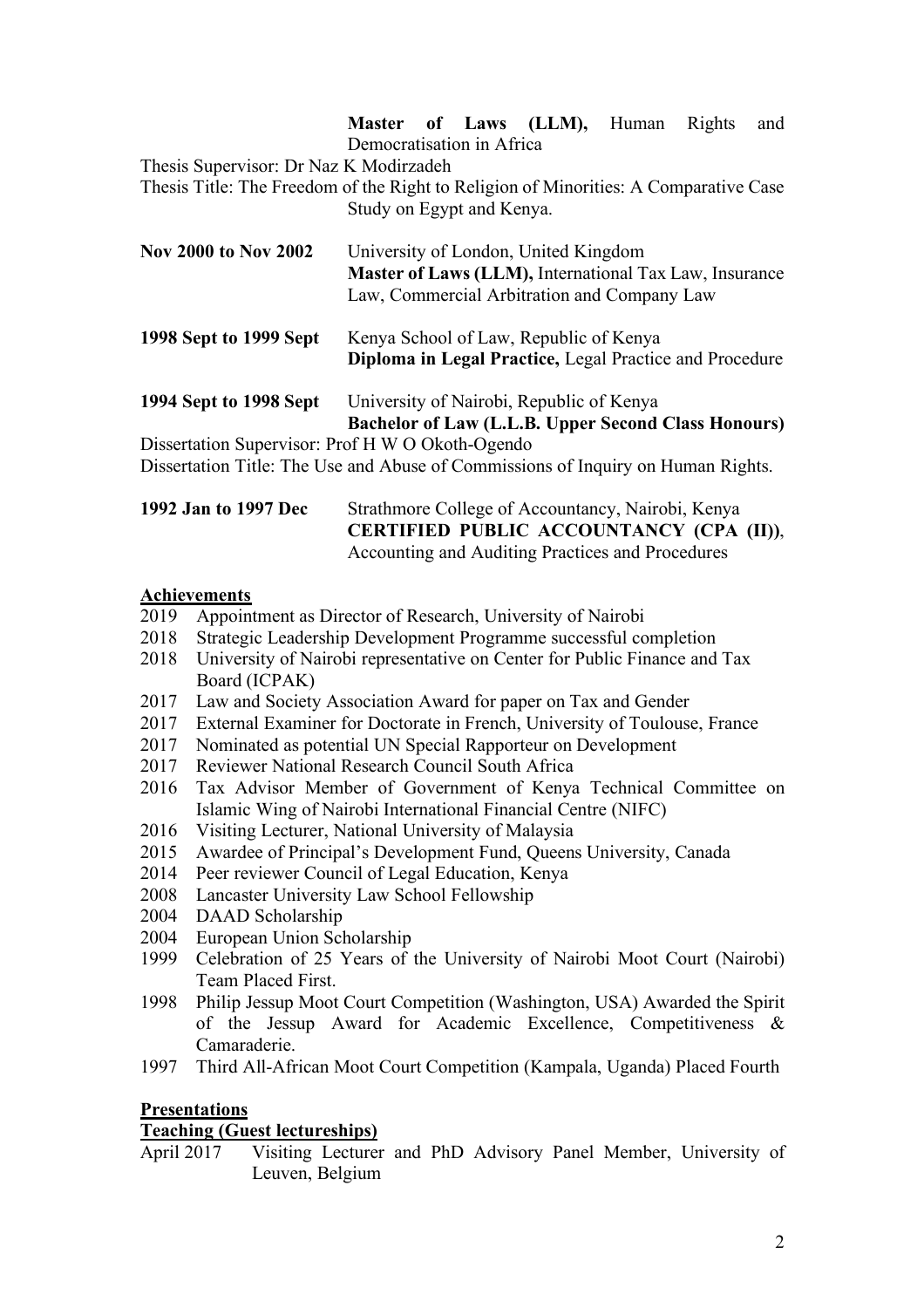| Oct 2016   | Visiting Lecturer, National University of Malaysia                     |
|------------|------------------------------------------------------------------------|
| Mar 2015   | Guest Lecturer, Tax and Human Rights, Law Programme, Law School,       |
|            | Queens University, Canada                                              |
| April 2014 | Guest Lecturer Summer Programme on Taxation and Health at the          |
|            | Institute of Tropical Medicine, Antwerp, Belgium                       |
| Jan 2013   | Guest Lecturer, International Institute of Law, Kampala, Uganda        |
| Dec 2012   | Guest Lecturer LLM Programme on Human Rights and HIV, Human            |
|            | Rights Development Initiative, University of Pretoria, South Africa    |
| 2010-2013  | Lecturer, National Defence College and Staff Defence College, Nairobi, |
|            | Kenya                                                                  |

# **Presentations, Conferences and Seminars**

|                  | <u>Presentations, Conferences and Seminars</u>                              |
|------------------|-----------------------------------------------------------------------------|
| Dec 2019         | Expert meeting UN Sub-committee on Taxation of the Environment and          |
|                  | UN Sub committee on Taxation of the Extractive Sector                       |
| Nov 2019         | Tailoring Advice for Revenue Authority Officials in the Extractives         |
|                  | Industry (GIZ Training, Lusaka Zambia)                                      |
| Oct 2019         | Commissioner<br>General's<br>Forum<br>Morocco<br><b>CIAT</b><br>Marrakesh,  |
|                  | Presentation on Collective Investment Vehicles in Africa                    |
| <b>July 2019</b> | Addis Tax Initiative Conference Berlin, Germany Presented on African        |
|                  | <b>Taxation and Development</b>                                             |
| May 2019         | Domestic Resource Mobilisation and Financing for Development,               |
|                  | African Union, Fridays of the Commission                                    |
| April 2019       | The Challenges Facing the Customs Moratorium in the Digital                 |
|                  | Economy, WTO Geneva, Switzerland                                            |
| Mar 2019         | Taxation of the Digital Economy, Public Forum IEA, Nairobi, Kenya           |
| Nov 2018         | Building Regional Fiscal Systems in the AfCFTA, AFDB Conference,            |
|                  | Kigali, Rwanda                                                              |
| <b>Nov 2018</b>  | Somaliland's Fiscal System, TaxCapDev Annual Conference Oslo,               |
|                  | Norway                                                                      |
| May 2018         | 10 <sup>th</sup> AU African Private Sector Forum, Education and the Made in |
|                  | Africa Brand, Cairo, Egypt                                                  |
| April 2018       | Tax Related Illicit Financial Flows (IFF), Expert Group on IFF, African     |
|                  | Union                                                                       |
| May 2017         | Tax Talk 5: Understanding VAT in Kenya                                      |
| Jan 2017         | Tax Talk 1: Understanding an African Philosophy of Taxation, Law            |
|                  | School, University of Nairobi                                               |
| Nov 2016         | African Wealth Chains and IFCs at the CMI in Bergen, Norway.                |
| Oct 2016         | National University of Malaysia on Tax and the linkages to Human            |
|                  | Rights and the MDG Data and its Reflection on the Achievement of            |
|                  | Human Rights in Africa, Kuala Lumpur, Malaysia.                             |
| Sept 2016        | Transfer Pricing in Kenya at the Institute of Tax, Vienna University of     |
|                  | Business and Economics, Vienna, Austria.                                    |
| August 2016      | Global Wealth Chains in Somaliland at the Development Studies               |
|                  | Association Conference, Oxford University, UK.                              |
| June 2016        | The North-South Spillover effects of IFF on the Achievement of Human        |
|                  | Rights at NYU Law School, New York, USA.                                    |
| April 2016       | Speaker on Co-operative Compliance, University of Vienna, Austria           |
| Feb 2016         | Speaker on Transfer Pricing in Kenya at ICTD Conference Addis               |
|                  | Ababa, Ethiopia                                                             |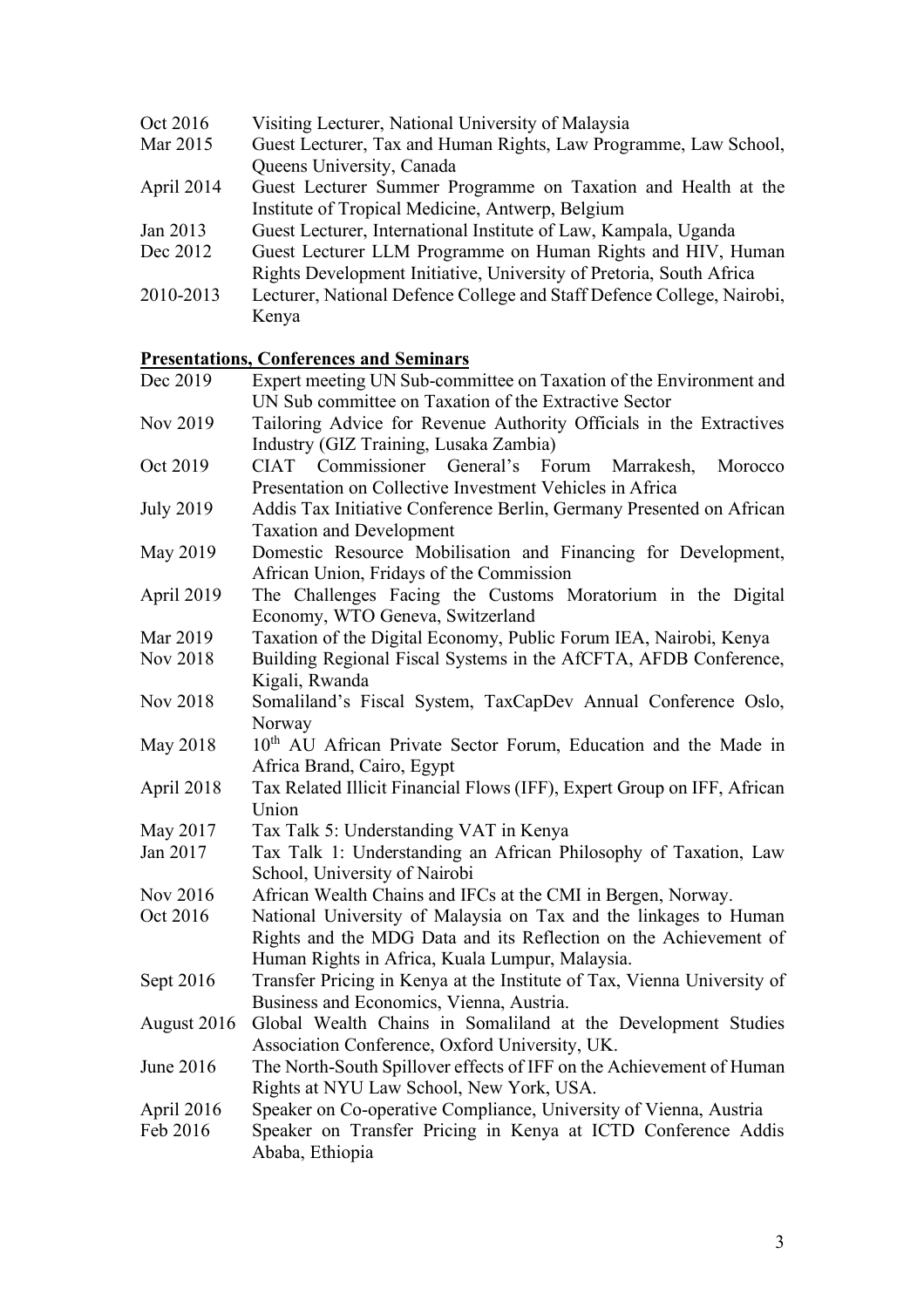| Jan 2016         | Speaker Taxation of Islamic Banking and Finance Instruments, First                                                                  |
|------------------|-------------------------------------------------------------------------------------------------------------------------------------|
|                  | International Islamic Finance Conference of Africa, Nairobi, Kenya                                                                  |
| Jan 2016         | Speaker Gender Pre-summit on 2016 African Year of Human and<br>Women's Rights, Addis Ababa, Ethiopia                                |
| Nov 2015         | Speaker FIT Conference on Transfer Pricing, Mumbai, India                                                                           |
| Oct 2015         | Speaker Public Integrity Summit, Griffith University, Australia                                                                     |
| <b>July 2015</b> | OECD BEPS Side Event Addis Process, Addis Ababa, Ethiopia                                                                           |
| March 2015       | Speaker Panel on Tax and Gender UNCSW, New York                                                                                     |
| March 2015       | Keynote Speaker Tax and Gender, Queens University Law School,<br>Canada                                                             |
| Dec 2014         | Speaker, Islamic Finance and Tax, Capital Markets Strategic<br>Roundtable Discussion                                                |
| Sept 2014        | ATAF 3 <sup>rd</sup> General Assembly, Dar es Salam, Tanzania: Presentation on<br>Leadership in Taxation                            |
| June 2014        | McGill University, Montreal, Canada: Keynote Speaker on Tax Justice<br>and Human Rights                                             |
| June 2014        | University of Bergen, Norway: Presentation on Tax and Development                                                                   |
| April 2014       | Tana Forum on Illicit Financial Flows and Security, Bahar Dar,<br>Ethiopia: Presentation on the African Response to Financial Flows |
| Oct 2013         | 8 <sup>th</sup> European Conference on Tropical Medicine "Achieving Health"<br>through Taxation in Africa"                          |
| Nov 2012         | University of Oslo, Norway: Capital flight conference - Hidden money,                                                               |
|                  | tax havens and corruption 2 Presentations on Locating Global Wealth<br>Chains and Methodologies of Tax Research                     |
| Nov 2012         | Fredrich Egbert Stiftung "Tax Justice - Human Rights - Future Justice                                                               |
|                  | Presentation on Tax and Human Rights                                                                                                |
| Sept 2012        | ATAF 2 <sup>nd</sup> General Assembly Dakar, Senegal: Presentation on Tax<br>Incentives and Tax Exemptions                          |
| April 2012       | International Conference on Global Solidarity and the Right to Health                                                               |
|                  | Berlin, Germany Presentation on Taxation and Human Rights                                                                           |
| Feb 2012         | OECD Global Forum Paris, France: Presentation on Tax Literacy in                                                                    |
|                  | Developing Countries                                                                                                                |
| Nov 2011         | IPS-ICTD Conference, Colombo, Sri Lanka Presentation on Rwandan                                                                     |
|                  | <b>Taxation as a Post-Conflict State</b>                                                                                            |
| Nov 2011         | BRAC University, Dhaka, Bangladesh Taxpayer education in Rwanda                                                                     |
| Sept 2011        | International Tax Compact, Bonn Germany Presentation on Country                                                                     |
|                  | by Country Reporting: A Developing Country Perspective                                                                              |
| Sept 2011        | Development Studies Association Annual Conference, University of                                                                    |
|                  | York, UK presentation of 2 papers 1) Tax and Human Rights and 2)                                                                    |
|                  | How to Place Developing Country Situated Fiscally a Kenyan Case                                                                     |
|                  | Study                                                                                                                               |
| Dec 2010         | EURODAD Conference Fighting Illicit Flows from Developing                                                                           |
|                  | Countries: What Next for the EU Agenda? Presentation on What next                                                                   |
|                  | after the June 2010 Council resolutions? What Should be the EU                                                                      |
|                  | position towards the G20 in 2011?                                                                                                   |
| Oct 2010         | Keynote speaker Globosol: Tax and Corporate Social Responsibility a                                                                 |
|                  | Developing Country Perspective                                                                                                      |
| June 2010        | The Political Economy of Taxation: University of Loughborough, UK                                                                   |
|                  | Presentation on Taxation and State Legitimacy in Kenya                                                                              |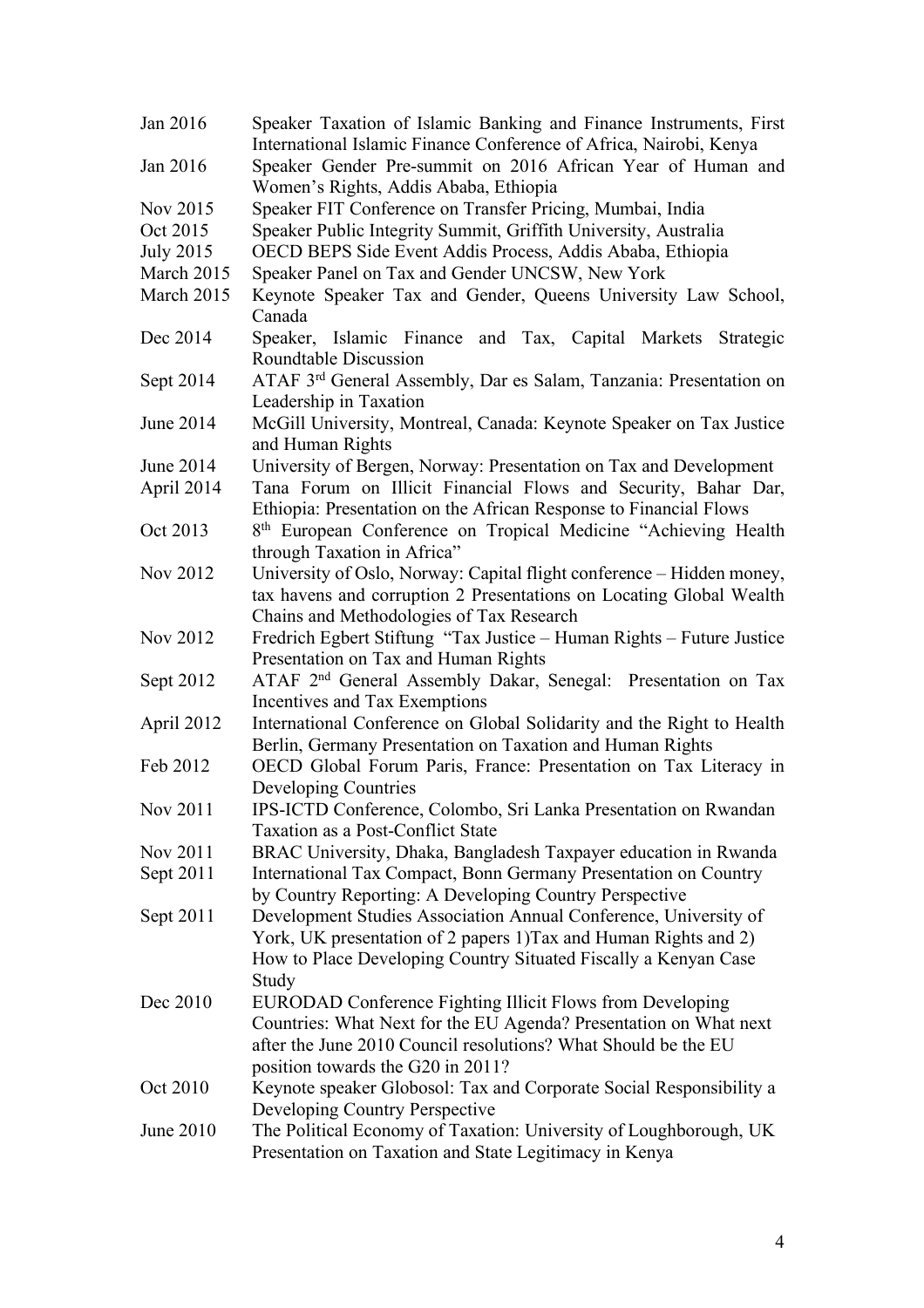| April 2010      | Domestic Resource Mobilization in Sub-Saharan Africa: Wilton Park,<br>Sussex, United Kingdom Presentation on State-Building in African                                                               |
|-----------------|------------------------------------------------------------------------------------------------------------------------------------------------------------------------------------------------------|
|                 | <b>States: A Kenyan Perspective</b>                                                                                                                                                                  |
| Jan 2010        | OECD Forum on Tax and Development Presentation on Tax and<br>Development the Way Forward                                                                                                             |
| Nov 2009        | Tax Justice Sweden 2 Presentations in Malmo and Stockholm during<br>Taxpayers Week on 'Tax and Development: A Developing Country<br>Perspective'                                                     |
| April 2009      | LSE Globalisation Seminar on 'How Tax Havens Cause Poverty'                                                                                                                                          |
| April 2009      | Christian Aid Closed Presentation on 'Where to After the G20: The<br>Developing Country Perspective'                                                                                                 |
| Feb 2009        | Brazilian Institute of Direct Taxation and the University of Sao Paulo:                                                                                                                              |
|                 | Presented at Workshop on 'Linking Human Rights to Taxation an<br>African and Kenyan Perspective'                                                                                                     |
| Jan 2009        | Belem World Social Forum: Presented in Tax Crisis Seminar 'Towards<br>Tax Justice in Latin America: Sharing an African and Kenyan<br>Perspective'                                                    |
| <b>Nov 2008</b> | National University of Singapore 9th Environmental Tax Conference:                                                                                                                                   |
|                 | Presented on 'Taxation, the Environment and State Responsibility: The<br>Right of Access to Water Fit for Human Consumption'                                                                         |
| <b>May 2008</b> | Tax Justice Netherlands Conference Amsterdam, Presented Paper on<br>Linking Taxation to Human Rights and Development: A Kenyan Case<br>study.                                                        |
| March 2007      | Lancaster University Human Rights Forum Lunchtime Discussion: A<br>Critique of the Power to Levy and Disburse Tax.                                                                                   |
| Jan 2007        | Seventh World Social Forum, Nairobi, Kenya. Presented 2 Papers:<br>International Taxation and User Charges and Globalization the WTO<br>and Taxation                                                 |
| Jan 2007        | Tax Justice Research Workshop: Tax, Poverty and Finance for<br>Development, Nairobi, Kenya. Presented a paper on The Effect of the<br>East African Community Customs Union on Human Rights           |
| Oct 2006        | Albany Law School, New York: Making a Mountain out of a Molehill:                                                                                                                                    |
|                 | The Protection of the right to the freedom of religion of the Muslim                                                                                                                                 |
| Oct 2006        | Religious Minority in Kenya's Constitution<br>Seventh Annual Global Conference on Environmental Taxation: Faculty                                                                                    |
|                 | of Law, University of Ottawa. Presented a Paper on Taxing the Way to<br>a Healthy Environment: A Kenyan Case Study of the Mining of                                                                  |
|                 | Titanium                                                                                                                                                                                             |
| Sept 2006       | University of Johannesburg, South Africa: Making a Mountain out of a<br>Molehill: The Protection of the right to the freedom of religion of the<br>Muslim Religious Minority in Kenya's Constitution |

# **Consultancies and Research Projects Consultancies**

I have conducted diverse consultancies on tax issues for the UN including UN Women, UNCTAD and UNECA; AU, OECD, IBA, ATAF, Action Aid, the Tax Justice Network, DFID, Norwegian Church Aid, Forum Syd, Christian Aid, save the Children, Transparency International as well as multinationals and law firms since 2005.

## **Grant Involvement**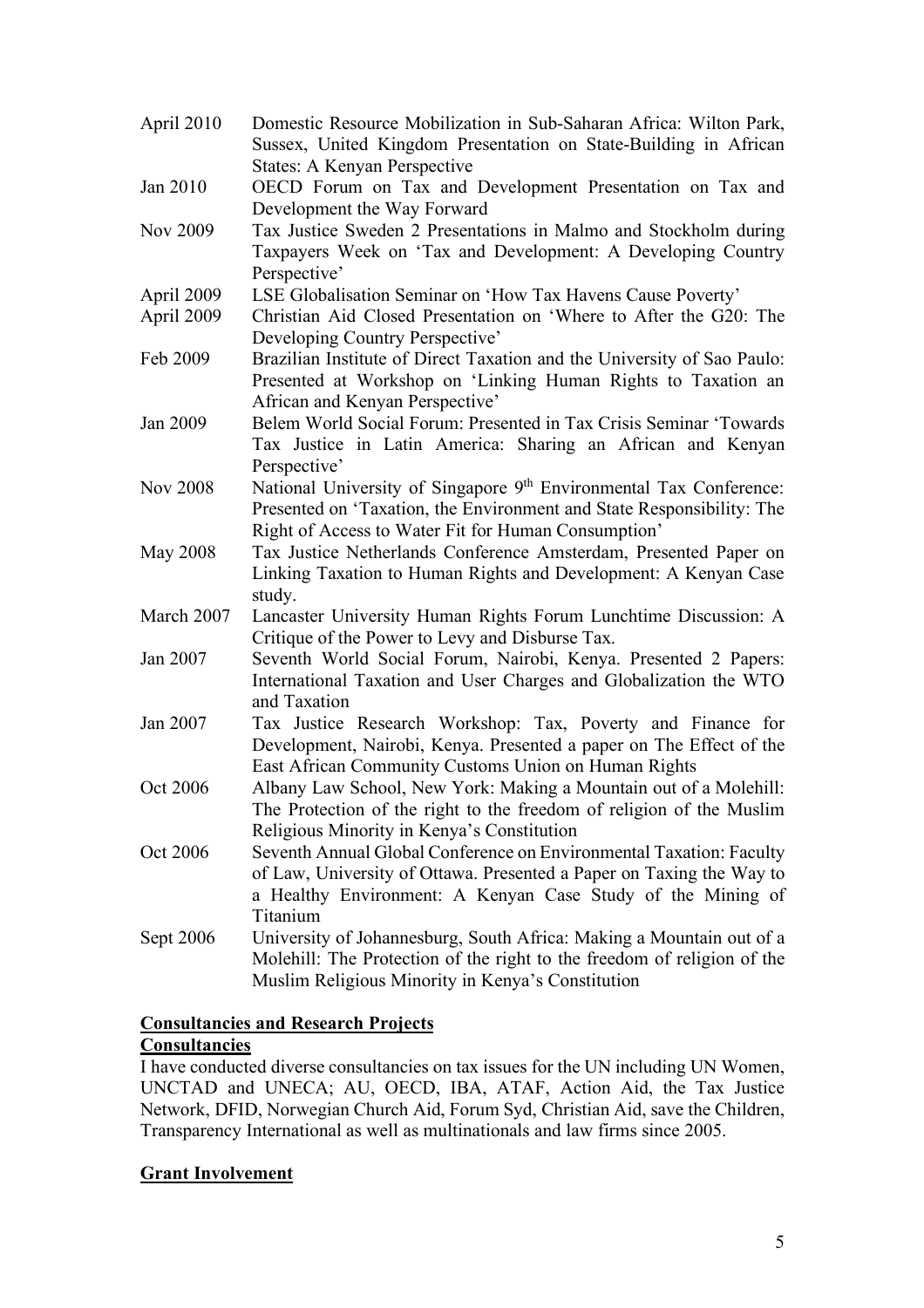Work Package Coordinator Go4Health Project (EU FTP 7 Project) 2010-2015 Researcher in STEAL Project (NRC) 2009-2010 Researcher for the ICTD (REDE Project) 2015-2017 Principal Investigator OSIEA (TOTHR Project) (2018-2019) Principal Investigator Oxfam Kenya (Tax Talk Grant) (2018-2019) Principal Investigation Oxfam PanAfrica (Website) 2019 Principal Investigator GIZ (Collective Investment and Taxation Grant) 2019

## **Completed LLM Thesis Supervisions**

- 1. Mburu Kenneth Ndungu
- 2. Jemutai Grace
- 3. Rapando Malala Justin
- 4. Vellah Kedogo
- 5. Mokeira Nyagaka
- 6. Paul Ochieng
- 7. Gitau Joseph Jolly Mwangi
- 8. Metrine Wakhungu
- 9. Paul Matuku
- 10. David Kyalo
- 11. Njeru Hilda Marigu
- 12. Mungania Catherine Kinya
- 13. Muchiri Esther Wanjiru
- 14. Lyla Abdul Latif
- 15. Joan Atim Apuun
- 16. Catherine Ngunjiri
- 17. Jackie Maritim
- 18. Stella Nasirumbi
- 19. Caroline Nyaboga
- 20. Lekake Monica

## **PHD Supervisions**

- 1. Dr Ashwanee Bhudho, PhD Tax and Gender (2016) (Co-supervisor Prof. Magnus Killander) University of Pretoria, Law School
- 2. Dr Rene Munyamahoro PhD (2017) Human Rights and Business (Cosupervised with Prof FDP Situma) University of Nairobi, School of Law
- 3. Dr Humphrey Njuguna PhD (2018) Public Procurement (Co-supervised with Prof Odek) University of Nairobi, School of Law
- 4. Dr Paul Ogendi (2018) Access to Medicines in Developing Countries (Cosupervisor Prof. Magnus Killander) University of Pretoria, Law School
- 5. Moza Jadeed Muslim Women and Succession Law in Kenya University of Nairobi, Schoolof Law (2020 submitted)

## **Organisation and Facilitation of Conferences and Meetings**

| Dec 2019 | Hosted the UN Sub-committee on Taxation of the Extractive |
|----------|-----------------------------------------------------------|
|          | Sector (First time ever hosted by a developing country    |
|          | university)                                               |
| Oct 2019 | Second Interdisciplinary Conference of the College of     |
|          | Humanities, University of Nairobi                         |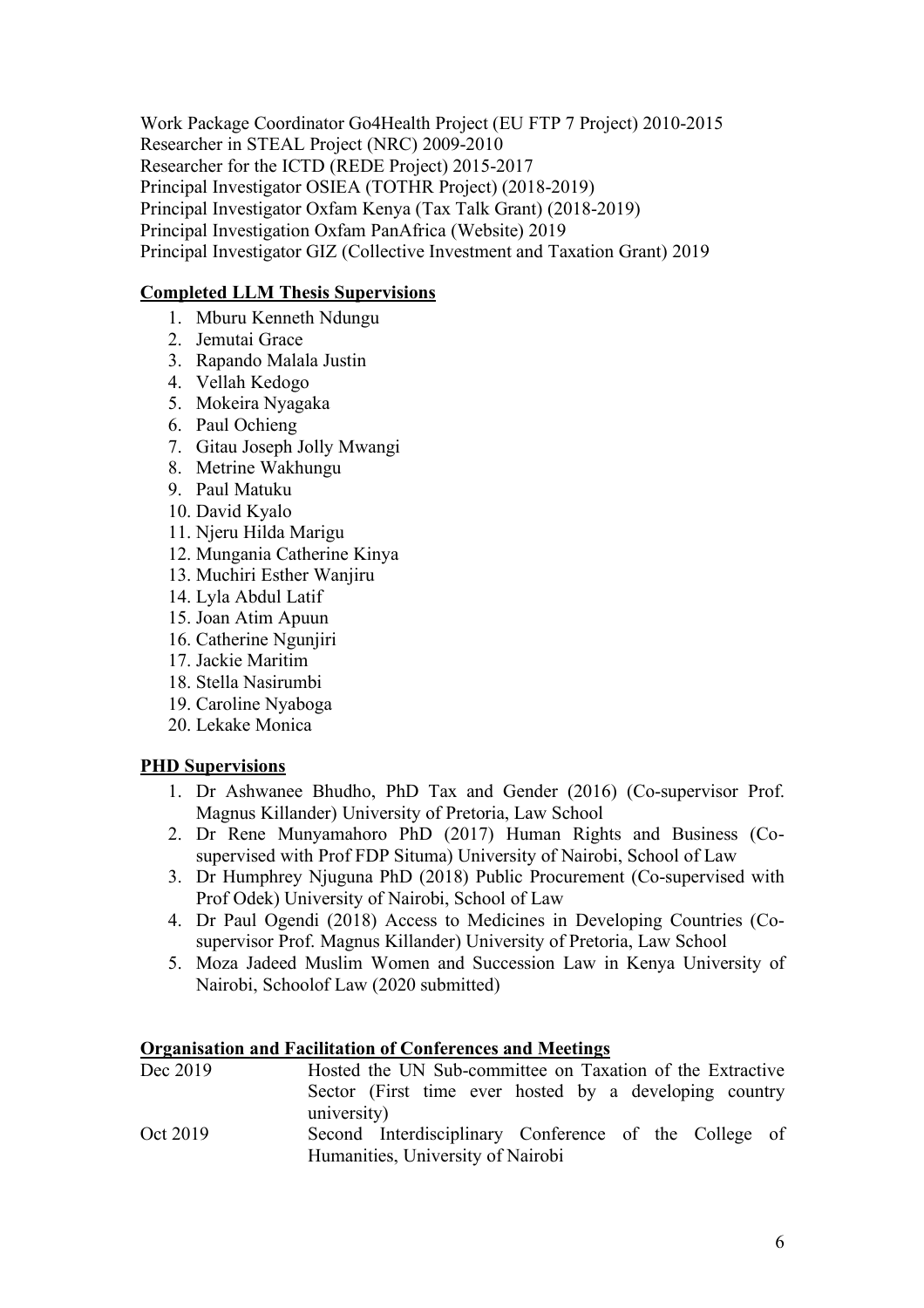| Oct 2018   | First Interdisciplinary Conference of the College of Humanities,<br>University of Nairobi                                                                                                                        |
|------------|------------------------------------------------------------------------------------------------------------------------------------------------------------------------------------------------------------------|
| Sept 2018  | Fourth Annual African Tax Administrators Conference,<br>Morocco                                                                                                                                                  |
| Sept 2017  | Third Annual African Tax Researchers Network Conference,<br>Madagascar                                                                                                                                           |
| Sept 2016  | Second Annual African Tax Researchers Network Conference,<br>Seychelles                                                                                                                                          |
| Sept 2015  | First Annual African Tax Researchers Network Conference,<br>Cape Town                                                                                                                                            |
| Feb 2014   | First Biannual Conference on Islamic Law in Kenya, University<br>of Nairobi, Kenya                                                                                                                               |
| Oct 2013   | First Law School Research Fair, University of Nairobi, Kenya                                                                                                                                                     |
| June 2010  | First Capacity Building Training of all the Kadhis' of Kenya on<br>the Applicable Civil Procedure, UNIFEM, SIDA and MUHURI,<br>Judiciary Training Institute, Nairobi, Kenya (Co-facilitator and<br>Team Leader). |
| April 2010 | First Pan-African Conference on Taxation, TJNA, Nairobi,<br>Kenya (Co-organiser and Reviewer)                                                                                                                    |

# **Publications**

# **Books**

Waris and Mugire, Striving for Financial Self Reliance in Rwanda, Langaa Publications 2020 forthcoming

Waris, Financing Africa, Langaa Publication , Bamende, Cameroon 2019

Mbondenyi, Kabau, Asala and Waris, Democracy, Human Rights and Economic, Social and Political Transformation In Kenya: A Post 2007 Appraisal (2015) Pretoria Law Press, Pretoria, South Africa. http://www.pulp.up.ac.za/edited-collections/humanrights-and-democratic-governance-in-kenya-a-post-2007-appraisal

Tax and Development: Solving the Fiscal Crisis through Human Rights (2013) Law Africa, Nairobi, Kenya. https://lawafrica.com/item\_view.php?itemid=91

Leaman and Waris, The International Political Economy of Taxation 1945-Present (2013) Berghahn, Germany. https://www.berghahnbooks.com/title/LeamanTax

## **Book Chapters, Working and Occasional Papers**

Waris, 'International Financial Centers in Developing Countries' in Lifting the Veil of Secrecy (Eds Fjelstad et al) (CMI, Norway, 2018)

https://www.cmi.no/publications/file/6382-lifting-the-veil-of-secrecy.pdf Waris, 'Measures Undertaken by African Countries to Counter Illicit Financial Flows: Unpacking the African Report of the High-Level Panel on Illicit Financial Flows' in Inter-Agency Co-operation and Good Tax Governance in Africa (Eds. Owens, McDonell, Franzsen and Amos) (PULP Pretoria, 2018)

Waris, 'How Kenya has Implemented and Adjusted to the Changes in International Transfer Pricing Regulations: 1920-2016' ICTD Working Paper Series no 69 (2017) https://www.ictd.ac/publication/how-kenya-has-implemented-and-adjusted-to-thechanges-in-international-transfer-pricing-regulations-1920-2016/

Waris, 'Kenya's Fiscal Accountability Revisited: A review of the historical erosion of the Country's Fiscal Constitution at 301-326 in Human Rights and Democratic Governance in Kenya: A Post-2007 Appraisal' (Eds. Mbondenyi, Asaala, Kabau and Waris) (PULP, Pretoria 2015)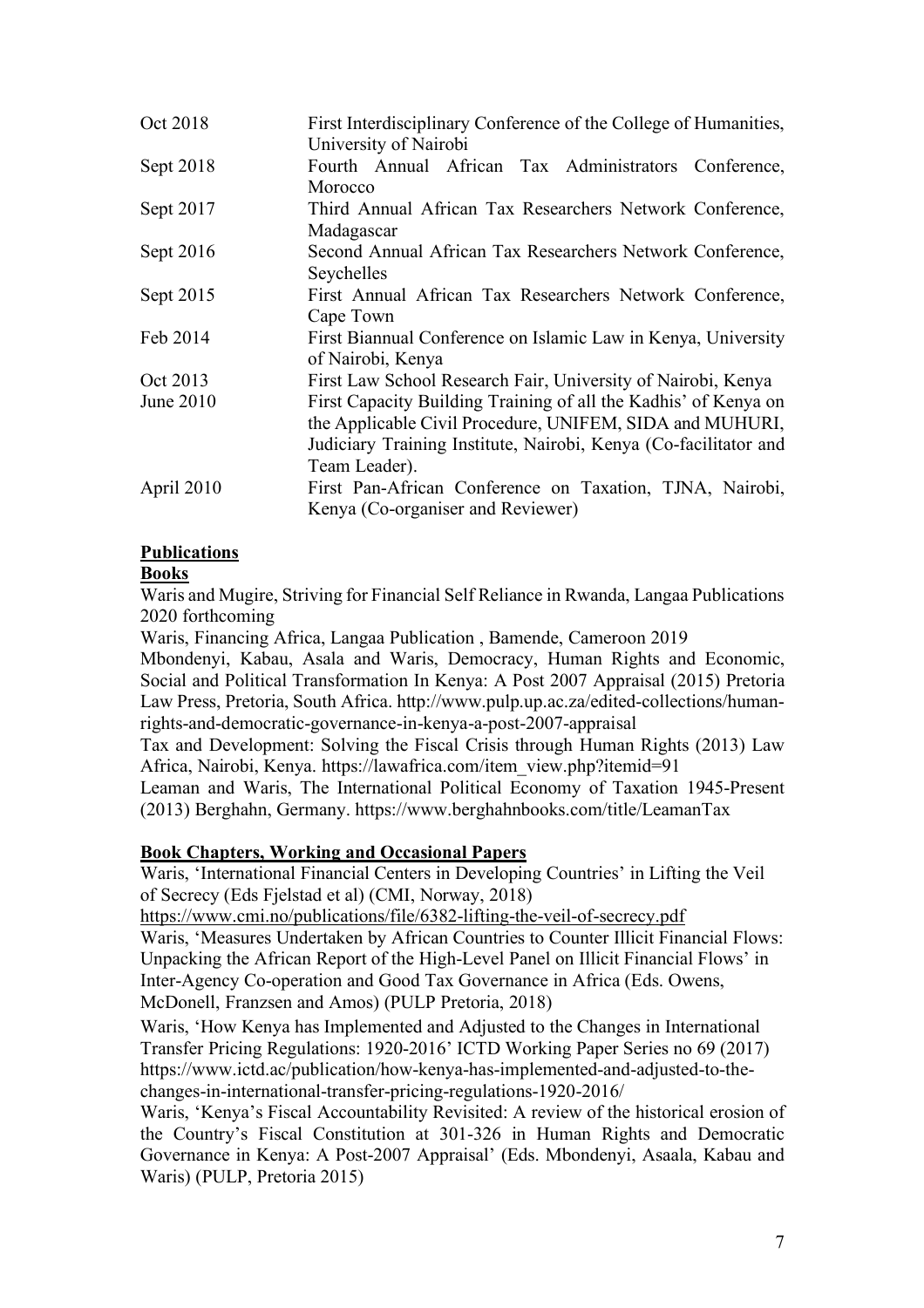Waris, 'Campaign Financing in Kenya in New Constitution, Same Old Challenges: Reflections on Kenya's 2013 General Elections' (Ed Ken Owino) (SID, Nairobi, 2013) *https://profiles.uonbi.ac.ke/patrick\_asingo/files/elections\_book\_2013.pdf*

Waris, 'International Taxation and Global Solidarity' in Reader on Global Social Protection (March 2013) Germany (Ed. Jens Holtz) http://erepository.uonbi.ac.ke/handle/11295/47403

Waris, 'Tax and State Building in the International Political Economy (2013) Breghahn, Germany (Ed. J Leaman and A Waris)

Waris and Thiankolu, 'International Commercial Arbitration in Kenya' in Arbitration Law and Practice in Kenya (Ed G Muigai ) (LawAfrica, Nairobi 2012) *https://muse.jhu.edu/book/39514*

Froburg and Waris, Binging the Billions Back: How Africa and Europe Can End Illicit Capital Flight 37 (2012) Global Studies

*www.medicusmundi.org/playground/.../bringing-the-billions-back.-attiya-waris.pdf* Waris and Nagi: Kenya Report on Consumer protection in international private relationships (2010)

Waris, Taxation and State Building in Kenya: Using Human Rights to Advance Revenue Capacity *A Report for DFID and Christian Aid (2010)*

Waris, 'Taxation and a Clean and Healthy Environment: A Case Study of the Mining of Titanium in Kenya' in Contemporary Issues in Environmental Taxation Ed Nathalie Chalifour (Oxford University Press: 2008)

Waris, 'An African Feminist Perspective on Security and Early Warning Mechanisms' in Mwagiru Makumi & Oculli Okello '*Rethinking Global Security: An African Perspective?*' (co-authored with Anita Kiamba) (Nairobi: Heinrich Boll Foundation, 2006).

## **Reports and Policy Briefs**

Waris and Waridah, The Evidentiary Value of IFF (2019) CFS Waris, Illicit Financial Flows and its effect on gender (2017) AWID *https://www.awid.org/sites/default/files/atoms/files/iffs-awid-brief\_2017.pdf* Waris, Tax Literacy in Rwanda (2012) OECD *https://www.oecd.org/ctp/49836943.pdf* Waris, Tax, Accountability and Human Rights (2012) OECD

*https://www.oecd.org/ctp/49836688.pdf*

Waris, Kabage and Swaleh, A Quick Reference Guide on the Civil Procedure for the Kadhis of Kenya *UNIFEM and MUHURI (2011) Kenya*

*https://www.academia.edu/1088321/A\_Quick\_Reference\_Guide\_on\_the\_Civil\_Proce dure\_for\_the\_Kadhis\_of\_Kenya*

# **Book Reviews, Op-eds, Editorials, Letters**

Waris, Mobilizing resources to facilitate human rights UN Metro August 2018 Waris, Journal of Contemporary European Studies: Book review: The Financial Crisis and the Global South: A Development Perspective 2014

Gostin et al, Letter on A framework convention on obesity control? (co-authored with: Lawrence O Gostin, Eric A Friedman, Thomas Gebauer, Anand Grover, Adila Hassim, Gorik Ooms, Harald Siem, Devi Sridhar) The Lancet 12/2012; 378(9809):2068-9.

## **Peer Reviewed Journals**

Waris, IFF and the Lawyers Responsibility, LSK Journal (2020) forthcoming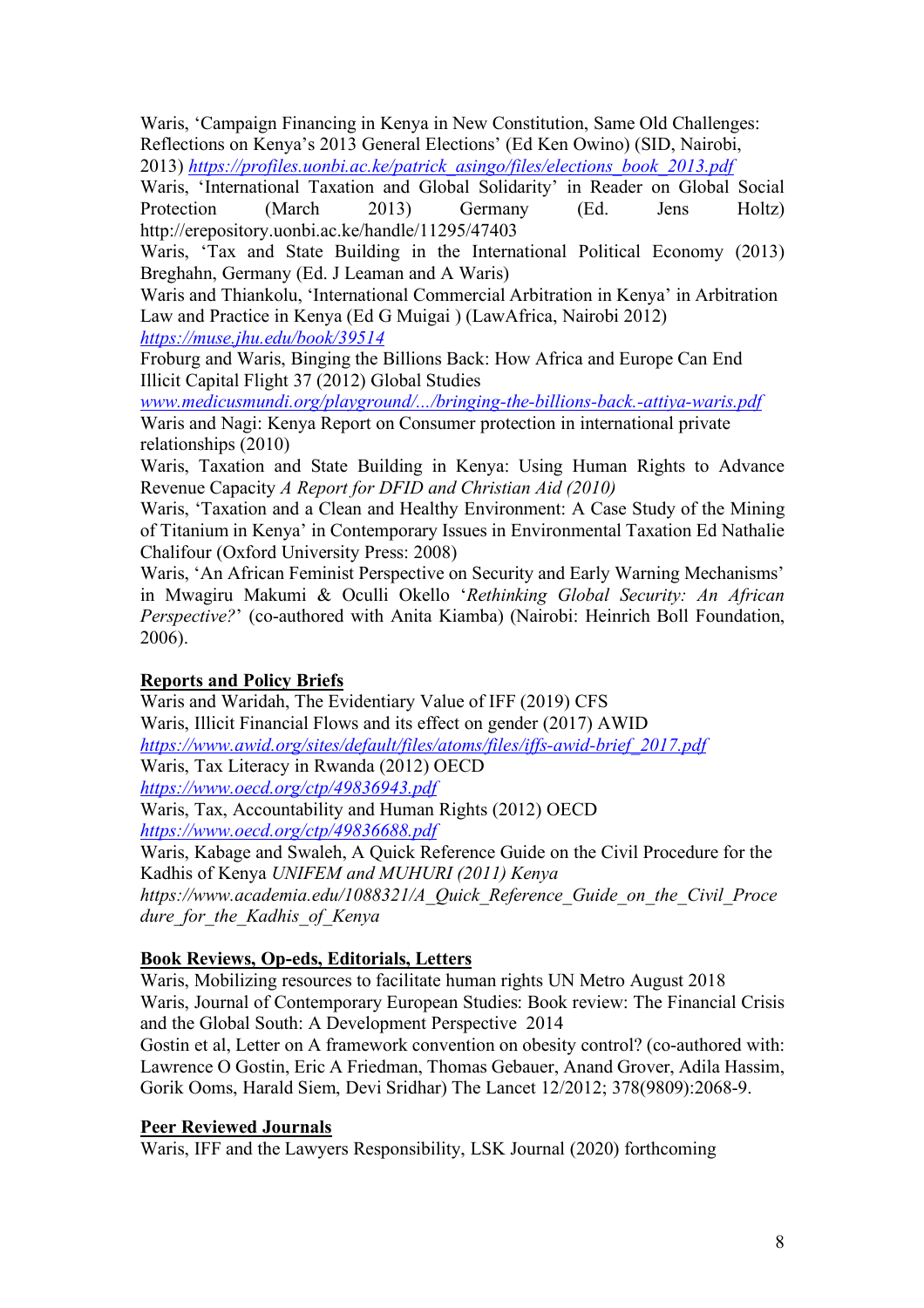Waris, Understanding an African and Kenyan Fiscal Philosophy and Policy ( Financing Development) (2019)

Waris, Developing Fiscal Legitimacy by Building State Societal Trust in African Countries (Journal of Tax Administration) JOTA 4(2) 2018 103-118 http://jota.website/index.php/JoTA/article/view/199/142

Waris, Anti-money Laundering in Somaliland (Journal of Money Laundering Control) 2018 JMLC 21(2) 171-188

*https://www.emeraldinsight.com/doi/abs/10.1108/JMLC-05-2017-0019* Waris, Participatory Budgeting (East African Law Journal) 2018 EALJ Waris et al, Linking Health to the Tax (Africa Nazarene University Law Journal) 2018 ANULJ

Waris, Developing the South Sudanese Fiscal State (Africa Nazarene University Law Journal) 2017 ANULJ 5(2) 1-30

Latif et al, A Case Study on The Application of Human Rights Principles in Health Policymaking and Programming in Chereng'any Sub County in Kenya (Integrative Journal of Global Health) 2017 1(1) http://www.imedpub.com/articles/a-case-study-on-the-application-of-humanrights-principles-in-health-policy-making-and-programming-in-cherang-anysub-county-in-ke.php?aid=18643

Waris, Mining Taxation in Tanzania: The African Barrick Gold Cases 2016 (IBFD) *https://www.ibfd.org/sites/ibfd.org/files/content/marketing/.../BIT-12-2016.html*

Brolan et al, The right to health of non-nationals in the Sustainable Development Goals era: challenges for equity in universal health care (co-authored with C Brolan, Lisa Forman; Stéphanie Dragon; Rachel Hammonds; Lyla Latif; Lorena Ruano) 2016 International Journal for Equity in Health

*https://www.ncbi.nlm.nih.gov/pubmed/28219374*

Ven de Paes et al, Global Challenges: Global Health Governance in the Sustainable Development Goals: is it grounded in the Right to Health? (co-authored with R Van de Paes, G Ooms, L Forman, D Sridar, R Hammonds)

*https://www.ncbi.nlm.nih.gov/pmc/articles/PMC5445596/*

Waris and Latif, Legal and Financial Responsibility in Promoting Health Equity in Kenya (2015) JKUAT 127-142

www.jkuat.ac.ke/schools/law/wp-content/uploads/2018/.../JKUAT-Journal-Prelims.pdf

Waris and Latif, Financing The Progressive Realisation Of Socio Economic Rights In Kenya (2015) University of Nairobi Law Journal (UNLJ) 8(1)

Waris, Delineating a Rights-based Fiscal Social Contract Using African Fiscal Constitutions (2015) East African Law Journal (EALJ)

Waris and Latif, Towards Establishing Fiscal Legitimacy Through Settled Fiscal Principles in Global Health Financing (2015) Health Care Analysis 23(4) 376-390 Waris, Rwanda-Understanding Transfer Pricing International Transfer Pricing Journal (2014) 21 (1)

Waris and Latif, The Effect of Tax Amnesty on Anti Money Laundering in Bangladesh (2014) Journal of Money Laundering Control (17) 2

Ooms et al, Beyond Health Aid: Would an International Equalization Scheme for Universal Health Coverage Serve the International Collective Interest? 2014 (Global Health) 21;10:41 (co-authored with Gorik Ooms, Rachel Hammonds, Bart Criel, Wim Van Damme, Alan Whiteside)

*https://globalizationandhealth.biomedcentral.com/articles/10.1186/1744-8603-10-41*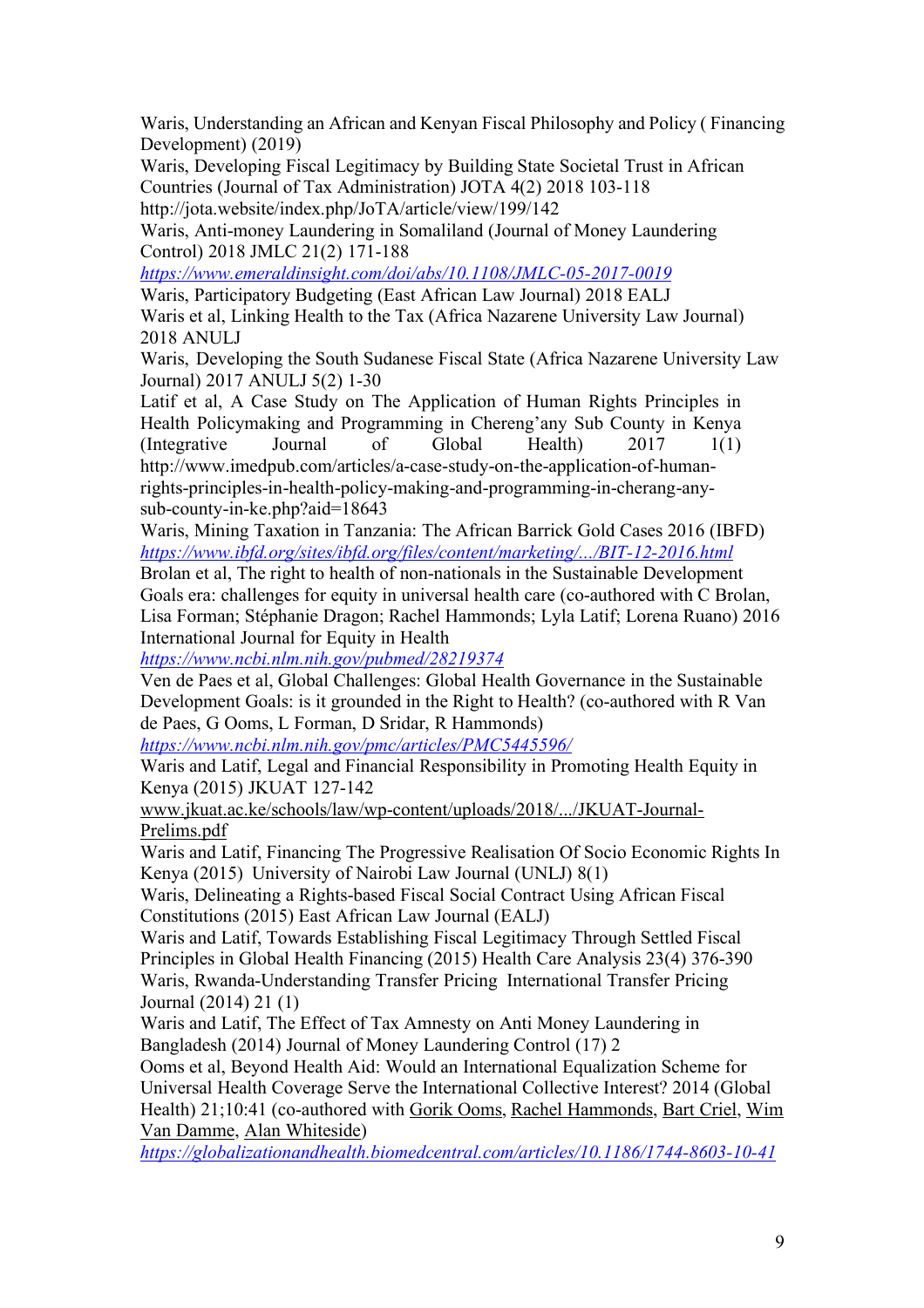Ooms et al, Is universal health coverage the practical expression of the right to health care? (2014) Bio Med Central *(*Gorik Ooms, Laila A. Latif, Attiya Waris, Claire E. Brolan, Rachel Hammonds, Eric A. Friedman, Moses Mulumba, Lisa Forman)

*https://bmcinthealthhumrights.biomedcentral.com/articles/10.1186/1472-698X-14-3* Forman et al, What could a strengthened right to health bring to the post-2015 health

development agenda? Interrogating the role of the minimum core concept in advancing essential global health needs (2013) BMC International Health and Human Rights. 13:48 (co-authored with Lisa Forman**,** Gorik Ooms**,** Audrey Chapman**,** Eric Friedman**,** Everaldo Lamprea and Moses Mulumba

http://www.biomedcentral.com/1472-698X/13/48/abstract

Waris, Taxing Intra-Company Transfers: The Law and Its Application in Rwanda Bulletin of International Taxation (2013) 67:12

*https://www.ibfd.org/IBFD-Products/Bulletin-International-Taxation-All-Articles* Brolan, Health rights in the post-2015 development agenda: including non-nationals. (2013) Bulletin of the World Health Organisation (91) 719–719A. (Claire E. Brolan, Stephanie Dagron, Lisa Forman, Rachel Hammonds and Laila Abdul Latif) http://dx.doi.org/10.2471/BLT.13.128173:

Ooms et al, A global social contract to reduce maternal mortality: the human rights arguments and the case of Uganda. (2013) International Journal on Reproductive Health Matters (21) 42: 129-138, (co-authored with Gorik Ooms, Moses Mulumba, Rachel Hammonds, Laila Abdul Latif, and Lisa Forman)

https://www.tandfonline.com/doi/abs/10.1016/S0968-8080%2813%2942736-2 Von Kommer and Waris, Key Building Blocks for Effective Tax Systems in Developing Countries Utilizing the Theory of the Development of the Fiscal State 2013 Bulletin for International Taxation: 65(11) 620-636

Ooms et al, Editorial on Universal health coverage anchored in the right to health 2013 Bulletin of the World Health Organisation 91:2-2A (co-authored with Gorik Ooms, Claire Brolan, Natalie Eggermont, Asbjørn Eide, Walter Flores, Lisa Forman, Eric A Friedman, Thomas Gebauer, Lawrence O Gostin, Peter S Hill, Sameera Hussain, Martin McKee, Moses Mulumba, Faraz Siddiqui, Devi Sridhar, Luc Van Leemput & Albrecht Jahn) https://www.who.int/bulletin/volumes/91/1/12-115808/en/ Noordin et al, Law and Economics: A New Dimension in Market Regulation 2012 International Business Management 6(2) 158-167 (co-authored with R Noordin and M Whitbrodt) https://ukm.pure.elsevier.com/en/publications/law-and-economics-anew-dimension-in-market-regulation

Waris and Murangwa, Utilising Tax Literacy and Societal Confidence in a State: The Rwandan Model 2012University of Nairobi Law Journal

Christiansen et al, Pathways to Tax Justice (2011) LSE Journal on Global Governance (Co-authored with Matti Kohonen and John Christiansen)

*https://link.springer.com/content/pdf/10.1057%2F9780230303805\_7.pdf*

Waris, Taxation without Principles: A Historical Analysis of the Kenyan Taxation System (2008)1 Kenya Law Review

Waris, Making a Mountain out of a Molehill: The Protection of the Right to the Freedom of Religion of the Muslim Religious Minority in Kenya's Constitution 2007 International Journal of Minority and Group Rights (Lund, Sweden) 14 (1) 25- 57

Waris, The Remedies, Application and Enforcement Provisions of the African Court on Human and Peoples Rights 2006 Judiciary Watch (ICJ)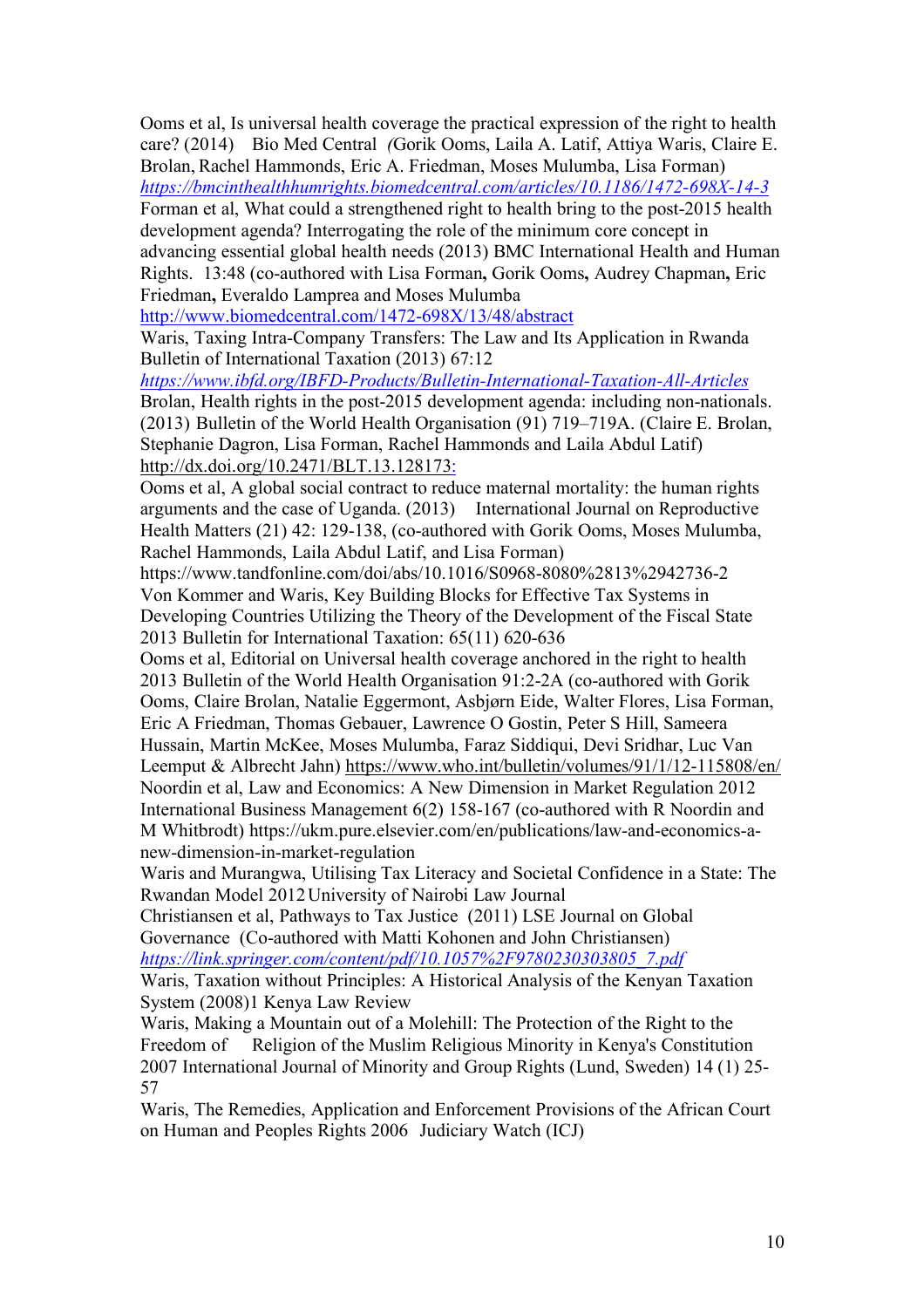Waris, An Analysis of Section 4A of the Kenyan Income Tax Act and a case for Reform: KRA Assessments and the Claiming Foreign Exchange Losses. 2005 East African Law Journal

Waris, The Attorney General as the Chief Prosecutor in Kenya: Towards Depoliticizing the Office of the Attorney General 2005 Judiciary Watch (ICJ): Waris, The Legal Implications of Terrorism in East Africa (2003) University of Nairobi Law Journal

## **Other Publications**

Waris, Taxing Messi: Image Rights, The Advocate (2018) Nairobi

- Waris, The Chief Justice's Practice Note. (2002) The Lawyer, Nairobi:
- Waris, Law in A Continent in Transition: African Regional Forum Conference in Nairobi. 2001 International Bar News Volume 55 Number 2 (IBA): Conference Report
- Waris, Melodies of the Motherland, Claripress, Nairobi: Poetry Contributions (2). 2000
- Waris, Handbook on Principles of Criminal Law (1998) SIDA, Nairobi
- Waris, My Experiences at the Philip Jessup Moot Court Competition. 1998 Ad Rem, Washington, USA
- Waris, Space Law. 1998 Diplomat, Nairobi
- Waris, Women and Their Rights in Islam. 1997 The Minaret, Nairobi:
- Waris, The Right to Self-Determination 1997 Diplomat, Nairobi:

## **Professional experience**

| <b>Assoc</b>      | University of Nairobi (Nairobi, Kenya)                                                     |
|-------------------|--------------------------------------------------------------------------------------------|
| <b>Prof</b> and   | January 2005 to date                                                                       |
| Director of       | Teaching LLM Advanced Tax Law, Public Procurement, Jurisprudence                           |
| Research          | LLB Women and the Legal Process, Property Law, Law and                                     |
| And               | Society, Islamic Law, Accounting for Lawyers                                               |
| <b>Enterprise</b> | Brown Bag Lectures Seminar Series Coordinator                                              |
|                   | Consulting Editor: University of Nairobi Law Journal                                       |
|                   | Youth and Sexuality Project: Faculty Project Officer                                       |
| <b>Tutor</b>      | Lancaster University Law School (October 2007-December 2009)                               |
|                   | Public Law, Contract Law, Business Law                                                     |
| Legal             | International Human Rights Law Outreach Project (Cairo, Egypt),                            |
| Researcher        | August 2004 to November 2004                                                               |
| Legal             | United Nations International Criminal Tribunal for Rwanda (Arusha,                         |
| Researcher        | Republic of Tanzania)                                                                      |
|                   | March 2003 to August 2003                                                                  |
|                   | Assisting in Trial Chamber I in the case of The Prosecutor v Ferdinand                     |
|                   | Nahimana & 2 Others (The Media case).                                                      |
|                   | Researching on genocide, incitement and conspiracy among other legal<br>issues extensively |
| <b>Advocate</b>   | O P Nagpal & Company Advocates, Nairobi, Republic of Kenya                                 |
|                   | August 2000 to February 2003                                                               |
|                   | Prepared my own cases and undertook legal research for Senior Partner                      |
|                   | in Litigation (Civil & Criminal), Commercial, Civil Law and                                |
|                   | Arbitration.                                                                               |
|                   | Created and maintained database of reported and unreported case law in                     |
|                   | Kenya and clients.                                                                         |
| <b>Teacher</b>    | Millennium Academy, Nairobi, Republic of Kenya                                             |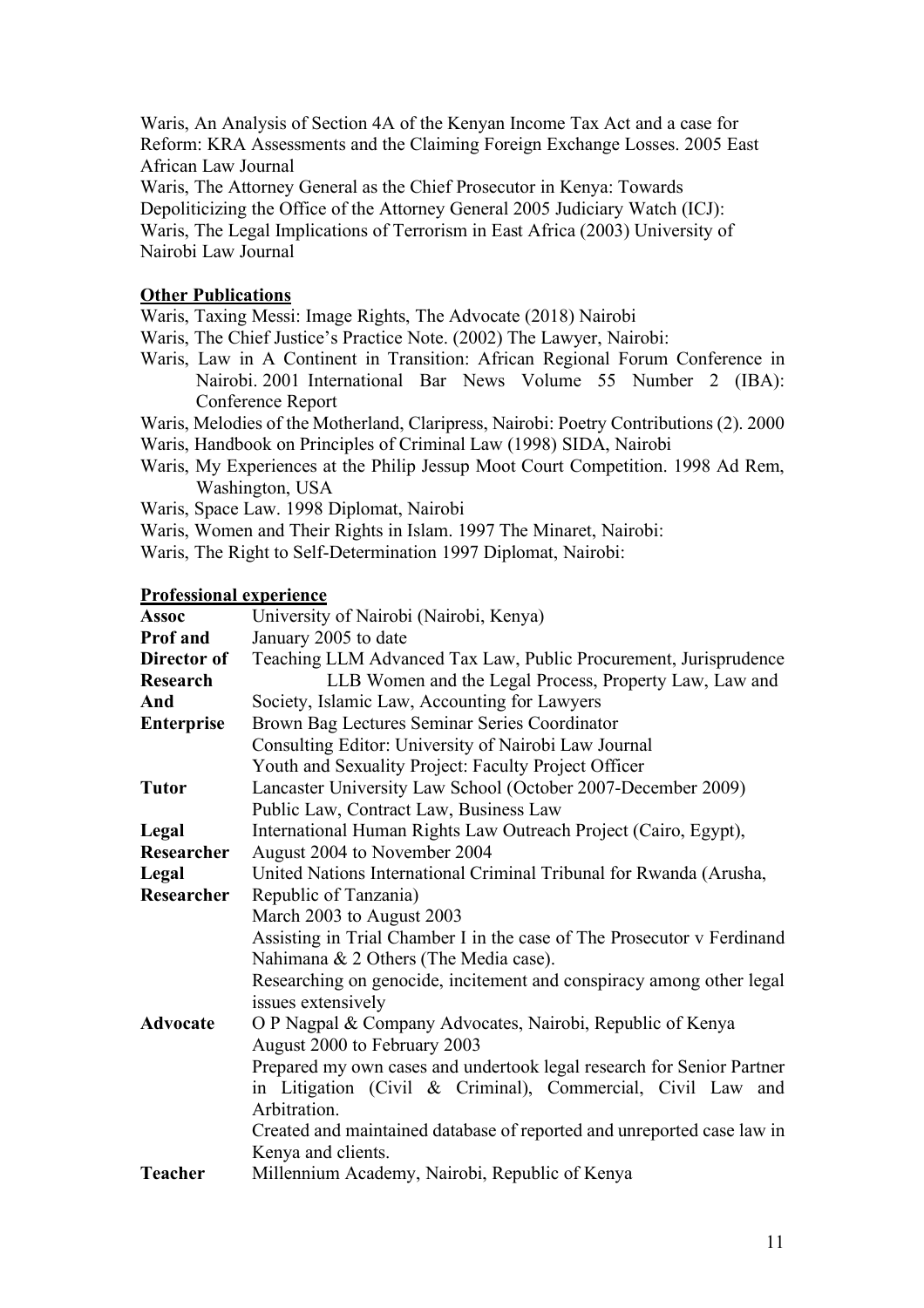|                  | October 1999 to July 2000                                                |
|------------------|--------------------------------------------------------------------------|
|                  | A Level Law                                                              |
| <b>Examiner</b>  | Kenya Institute of Bankers Nairobi, Republic of Kenya                    |
|                  | March 1999 to June 1999                                                  |
|                  | Preparation of examinations in banking law.                              |
| Legal            | Kenya Commission of Inquiry on Education, Nairobi, Republic of           |
|                  | Kenya                                                                    |
| <b>Assistant</b> | Jan 1999 to March 1999                                                   |
|                  | Research into the current legal framework of education and training in   |
|                  | Kenya, analysing its suitability and indicating requirements for reform. |
| Bar              | Shapley Barret and Co. Advocates, Nairobi, Republic of Kenya             |
| Candidate        | Sept 1998 to Sept. 1999                                                  |
|                  | Chambering as part of Bar requirement. Researched law and prepared       |
|                  | documentation in Conveyance, Succession, Family, Insurance,              |
|                  | Copyright, Litigation, Civil & Commercial Law                            |
|                  | Co-created index of over 12 volumes of unreported Kenyan case law        |
|                  | and co-drafted the rules of the Nairobi Stock Exchange                   |
|                  |                                                                          |

## **Additional Professional Activities**

| 2017-2022   | <b>Observer UN Tax Committee</b>                                       |
|-------------|------------------------------------------------------------------------|
| 2016-2018   | Member of Technical Committee on Islamic Banking and Finance,          |
|             | Treasury, Republic of Kenya                                            |
| 2010-2019   | Member OECD Task force on Tax and Development                          |
| 2007-2011   | Vice Chairperson: Tax Justice Network                                  |
| 2005        | Member of the National Task force on the Law of Wakf in Kenya.         |
| 2005        | Member National Committee on the Implementation of International       |
|             | Humanitarian Law in Kenya.                                             |
| 2004        | Election Observer, SADC International Election Observer Mission to     |
|             | Malawi.                                                                |
| 2004        | Advocacy and Training of Trainers in Advocacy Workshop by              |
|             | Advocacy International (USA), Cairo, Egypt.                            |
| $2004$ Sept | Training for Legal Assistants on International Refugee Law and its     |
|             | Application in Egypt, Africa and Middle East Refugee Assistance        |
|             | (AMERA), Cairo, Egypt                                                  |
| 2004 Jan    | Summer School on International Law, University of Pretoria, South      |
|             | Africa.                                                                |
| 2001 April  | Rapporteur, International Bar Association (IBA) Conference in Nairobi, |
|             | Kenya.                                                                 |
| 1998 March  | Africa Representative, Spring Conference of the International Law      |
|             | Students Association, Washington, USA.                                 |

## **Professional Memberships**

Law Society of Kenya Institute of Certified Public Secretaries of Kenya Chartered Institute of Arbitrators (Kenya & UK)

**Skills** Computer Literate (Microsoft Office Suite, Apple Office, Lotus Notes, Email, Internet, Endnote, Zotero, Mendeley)